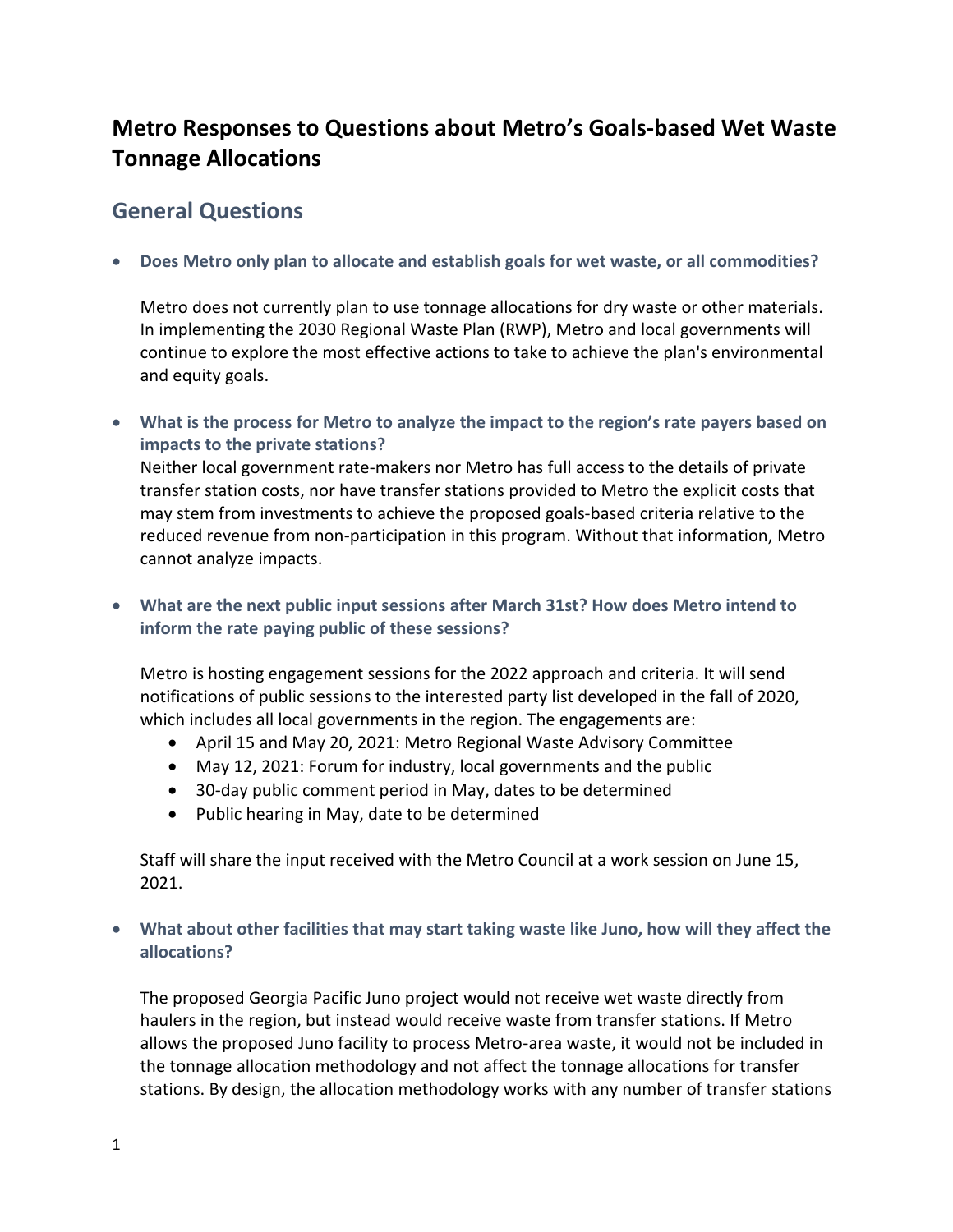that Council authorizes to receive wet waste. Georgia Pacific's Juno facility is not a transfer station.

#### **How will a west side public facility affect these allocations and the 40%?**

A west side public facility is a long way down the road, but the Council may determine whether it's in the public's interest to reevaluate Metro's share of wet waste in the future. Council adopted 40% into code when two public transfer stations served the region and that could change if additional public stations are added. The appropriate amount for three stations was not asked and Council may have new direction for that.

 **If Metro uses a true-up reserve to ensure that it meets the 40% minimum, will they also allocate out overages if they exceed 40% in a given year?**

At this time, Metro work is focused only on developing a true-up mechanism that implements Metro Code by ensuring no less than 40% of the regional wet waste for the public stations.

 **How will the goals-based criteria serve the public good given that their costs will be passed to ratepayers with higher rates? They may necessitate the purchase of new trucks and increased off-route vehicle travel.**

Metro recognizes that it will cost some time, money and efficiency to make changes that support our region's critical goals of equity and environmental health. It's not possible, however, to maximize on all values at once. Based on previous modeling work, the 2018- 2019 allocations resulted in off-route vehicle travel that could have been reduced approximately 15-25% with different allocation amounts. Further, the greenhouse gas emissions resulting from garbage truck off-route travel were calculated to be less significant than previously thought. Therefore, the impact of the goals-based allocation approach may either increase or decrease off-route vehicle travel and, regardless, is likely to have only a minor impact on regional greenhouse gas emissions.

#### **Has Metro considered that Metro does not have comparable costs to private stations? For example, Metro is exempt from taxes and fees.**

This question is not germane to the goals-based allocation approach. Metro acknowledges that each transfer station, whether private or public, has a unique set of capital, fixed and operational costs. Taxes and fees are some of many costs that vary between facilities, and without a full analysis of private transfer station costs, any comparison of categorical costs is hypothetical and meaningless. Metro does not make a profit in transferring waste or in any other activities. Metro provides valuable services to the public and commercial haulers that are not offered elsewhere in the region, including extended hours and days of operation and acceptance of self-haul customers.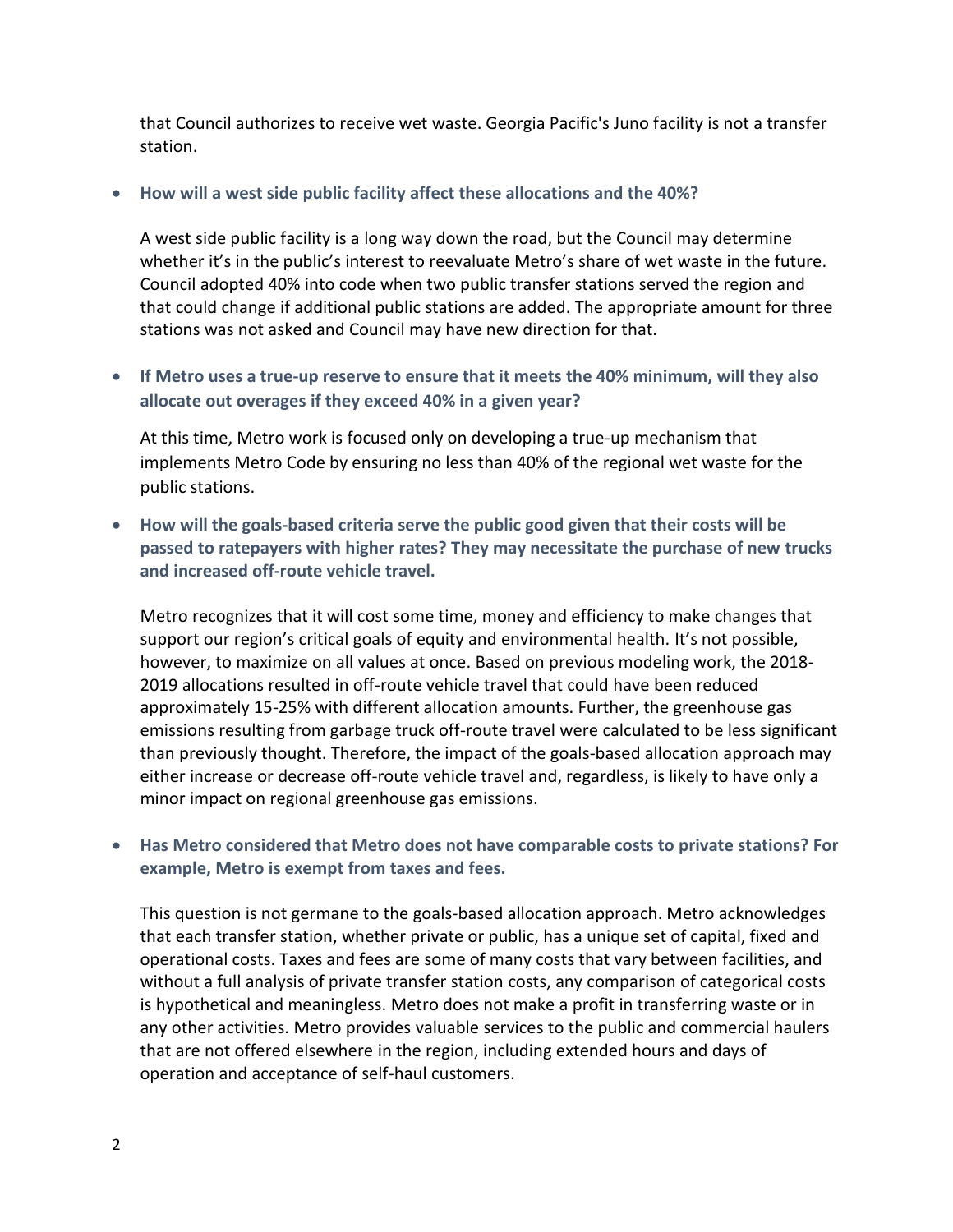**Can Metro confirm what "gate rate" will be the baseline for the range for private stations to meet?** 

The mixed solid waste "gate rate" for the 2021 reasonable rates criterion will be \$115.15, effective July 1, 2021, as determined by the Metro Council on December 17, 2020. This amount includes \$25.65 per ton for the regional system fee and \$13.80 per ton for the excise tax. The full rate sheet is found at the end of this document.

 **Does Metro intend to use a third party reporting system to protect proprietary information?** 

Metro does not expect there to be proprietary information reported in response to the 2021-22 criteria.

## **Criteria Questions**

**Why is Metro the benchmark in many of the goals-based criteria?** 

In situations where there is not yet a regionally adopted standard or target for a measure, Metro will use its own levels as the target so that private transfer stations are not expected to do more than Metro is doing.

 **Living wages and good benefits – Wages must not be less than Metro's in-house entry level \$17.50 hourly wage. Is that the new living wage? What about using composite compensation with bonus pay, other benefits, etc.? Will Metro's assessment of median wages, by position type including benefits for Metro employees and contracted workforce, be available before application time? Does this include contracted employees (for Metro and private providers)? Is there accommodation for temporary employees?** 

Metro is not defining the living wage with this criterion at this time. This criterion is designed to support progress toward the Living Wages and Good Benefits goal in absence of an adopted living wage standard. Future actions under this goal of the RWP are expected to inform tonnage allocations criteria beyond 2022.

At this time, hourly wage is a widely accepted and useful standard for goals-based criteria. In the future, Metro staff will evaluate approaches to refining this criterion, including consideration of total compensation. Median wage and benefits are not relevant to the minimum hourly wage criterion. Metro's own data will be available through the Regional Waste Plan annual report, scheduled for publication in fall 2021. The criterion is defined as follows: Match or exceed Metro's in-house and contracted lowest wage for entry level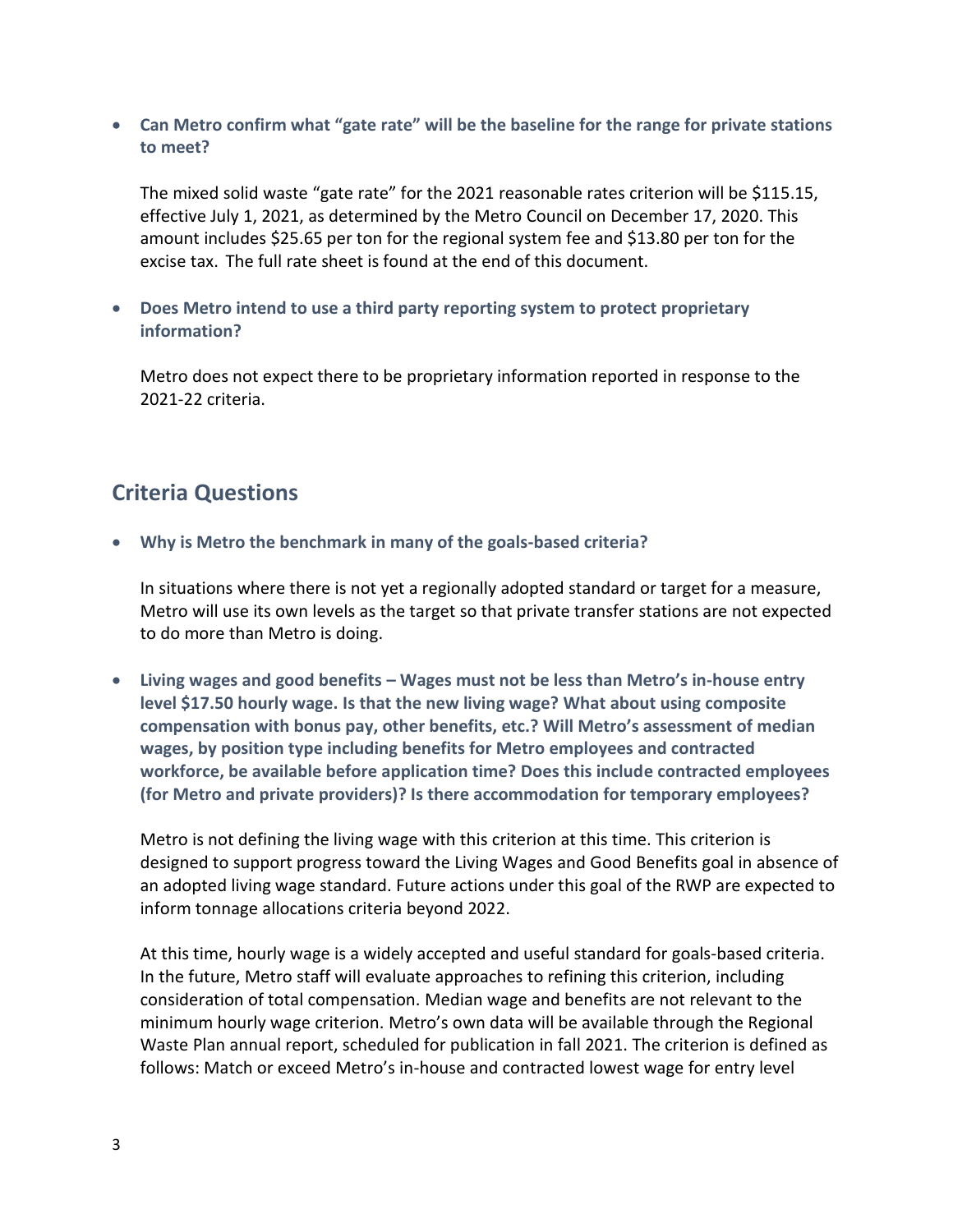industry positions at the transfer station: \$17.50 per hour for direct employees and \$15.00 per hour for staff contracted through temporary staffing agencies.

 **Relatedly, when Metro speaks about living wages for private transfer stations to receive allocated tons, is Metro referring to employees that strictly handle wet waste?** 

The goals-based wage criterion applies to all employees who support operations at transfer stations, regardless of their job and what material they handle.

 **Affordable and consistent rates - Total charge per ton (inclusive of fees) must not exceed Metro's solid waste fee. Will this be adjusted for private transfer costs such as the Corporate Activity Tax, property taxes, fuel tax on transport fuel, return on investment, etc.? Many of these taxes, fees, and costs are not applicable to Metro facilities; therefore, it is unfair to benchmark private transfer stations against Metro's rate.** 

Broadly, Metro is developing criteria for incentivized, additional tonnage allocations that are based on a minimum standard designed to advance RWP goals. Tonnage allocation criteria are designed with a minimum standard akin to minimum wage law, clean air and drinking water standards, rather than a customized plan unique to each transfer station.

 **Minimize environmental impact – Rolling stock used within transfer stations must use low particulate and low greenhouse gas emission fuel. Will Metro consider grandfathering existing rolling stock? Has Metro considered the greenhouse gas impacts of requiring the replacement of existing rolling stock with the impacts from manufacturing and deploying new rolling stock? Will this requirement adversely impact smaller transfer station companies?**

Grandfathering is not relevant or productive to advancing this goal. Metro has considered and modeled greenhouse gas impacts broadly, but cannot model the impact of replacement costs without transfer station information about existing equipment replacement schedules and transfer station costs. Metro recognizes that all criteria will incur some costs of implementation that are inherent to advancing RWP goals. Metro has no information to support or refute that this requirement would adversely impact any transfer station companies.

 **How will rate transparency affect tonnage allocations and, especially, the rate criteria you've proposed?**

Rate transparency is not part of the goals-based allocation criteria for 2021. Rate transparency remains a priority for many of Metro's local government partners and may be revisited in the development of future goals-based allocation criteria. Metro staff is committed to coordinating across related programs and initiatives such as these to advance public benefits. At this time, it is unclear how rate transparency will affect tonnage allocations or vice versa.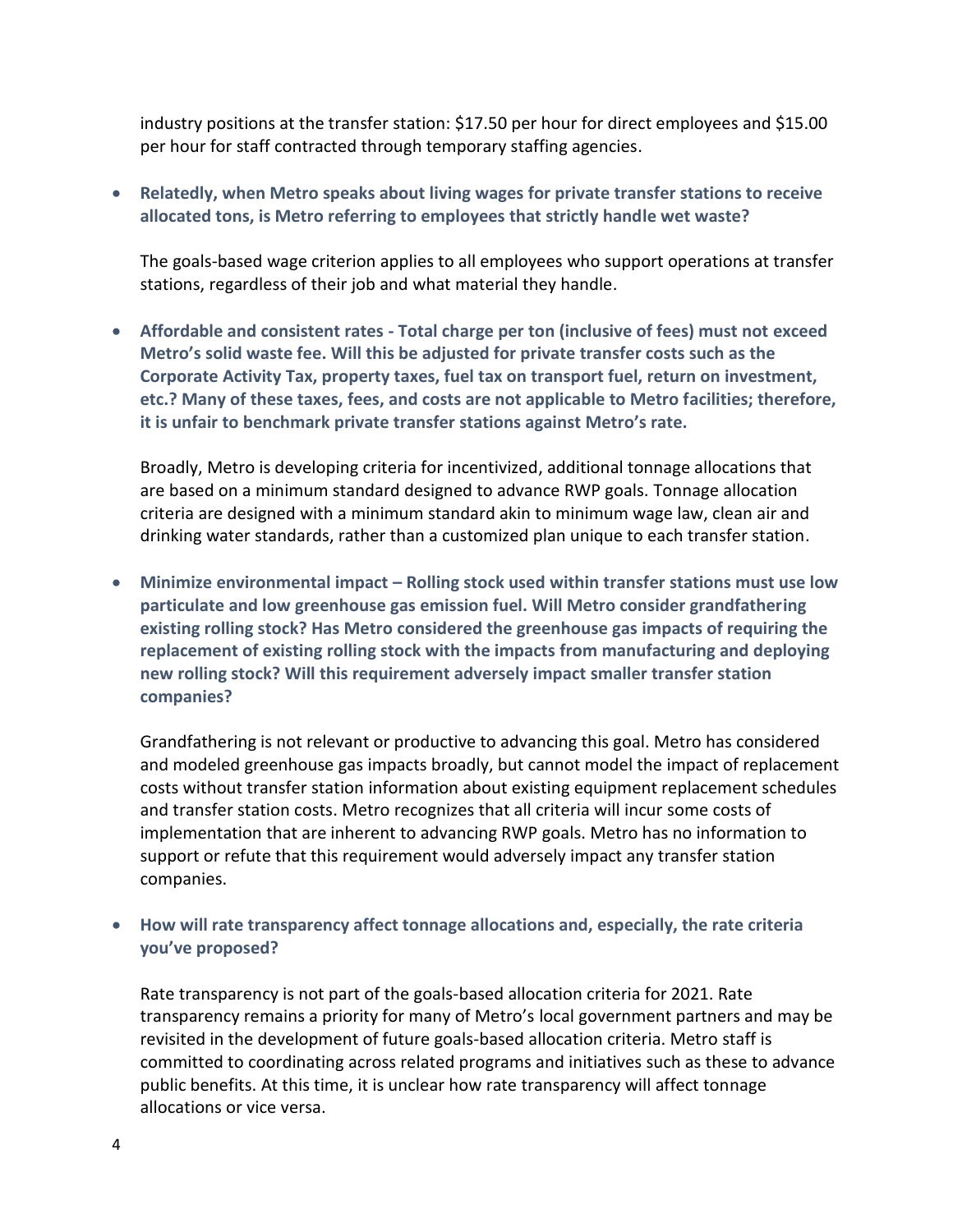# **How is Metro meeting the goals-based criteria that it has set for private transfer stations?**

| Goal                                                                             | 2021 Criteria                                                                                                                                                                                                                                                                                                  | How Metro is Currently Meeting Criteria                                                                                                                                                                                                                                                                                                                                                                                                                                                                                                                                                                                                                                                                                                                                                                                                                                           |  |  |  |
|----------------------------------------------------------------------------------|----------------------------------------------------------------------------------------------------------------------------------------------------------------------------------------------------------------------------------------------------------------------------------------------------------------|-----------------------------------------------------------------------------------------------------------------------------------------------------------------------------------------------------------------------------------------------------------------------------------------------------------------------------------------------------------------------------------------------------------------------------------------------------------------------------------------------------------------------------------------------------------------------------------------------------------------------------------------------------------------------------------------------------------------------------------------------------------------------------------------------------------------------------------------------------------------------------------|--|--|--|
| <b>Goal 3.0</b><br>Living Wages and<br><b>Good Benefits</b><br><b>Goal 4.0</b>   | Match or exceed Metro's in-house and contracted<br>lowest wage for entry level industry positions at the<br>transfer station: \$17.50 per hour for direct<br>employees and \$15.00 per hour for staff contracted<br>through temporary staffing agencies.<br>1. Provide diversity-related data to Metro for all | Lowest wages for direct employees at Metro Central and Metro South:<br>\$17.50 per hour<br>For those contracted through staffing agencies: \$15.00 per hour<br>Metro actively reports on diversity data for all employees on website, can                                                                                                                                                                                                                                                                                                                                                                                                                                                                                                                                                                                                                                         |  |  |  |
| Increase Diversity in<br>Workforce                                               | employees who support the operations of that<br>facility.<br>2. Each transfer station's data must represent its<br>workforce snapshot for February or March 2021<br>according to the form provided by Metro.                                                                                                   | be filtered by department (WPES):<br>https://www.oregonmetro.gov/regional-leadership/diversity-equity-and-<br>inclusion/equity-dashboard<br>Metro conducted a baseline study in 2018 of Metro transfer station<br>operators' workers. This study was used to inform the development of<br>goals and actions for the 2030 Regional Waste Plan.<br>Under the Metro Council-approved 2030 Regional Waste Plan, Metro<br>staff is charged with developing and monitoring a series of workforce-<br>related indicators for the entire regional solid waste system, including:<br>Median wage in the waste management industry by race,<br>٠<br>ethnicity, gender and occupation type<br>Share of solid waste workforce that is people of color and women<br>Share of solid waste workforce that is temporary workers<br>Number of worker injuries that occur at solid waste facilities |  |  |  |
| <b>Goal 12.0</b><br>Minimize nuisance,<br>safety and<br>environmental<br>impacts | One of following:<br>1. Use one or more pieces of low particulate and<br>low greenhouse gas emission fuel for rolling stock<br>at the transfer station;<br>2. Use R99 or qualifying renewable diesel for long-<br>haul disposal transport;                                                                     | Metro has contracted the use of R99 fuel for long-haul transport of waste<br>from Metro transfer station to landfills since the fall of 2020.<br>Metro is going beyond meeting that single criterion. Metro contracts with<br>transfer station operators require the use of equipment with engines that<br>meet US Environmental Protection Agency (EPA) Tier 4 off-road emissions<br>standards or with engines that are retrofitted with emissions control                                                                                                                                                                                                                                                                                                                                                                                                                       |  |  |  |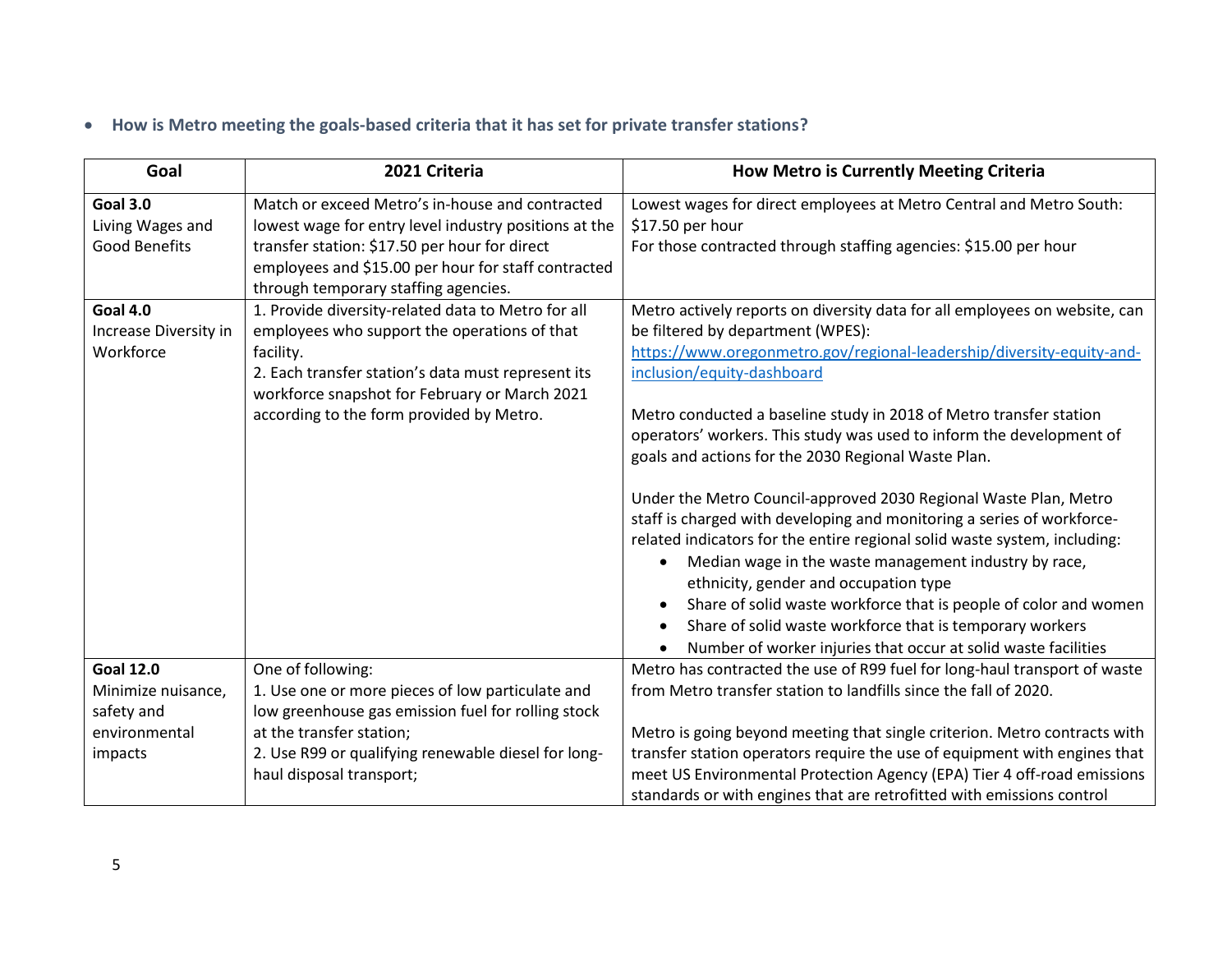|                       | 3. Use one or more pieces of non-road equipment<br>with Tier 4 engines or retrofitted with an Emission<br>Control Device. | technologies. In 2021, more than 15 pieces of regularly used equipment<br>at Metro transfer stations (some at each station) have Tier 4 engines.<br>Finally, Metro contractors currently use B20 for some rolling stock and<br>are in the process of changing to R99 for onsite diesel equipment at both<br>transfer stations. |
|-----------------------|---------------------------------------------------------------------------------------------------------------------------|--------------------------------------------------------------------------------------------------------------------------------------------------------------------------------------------------------------------------------------------------------------------------------------------------------------------------------|
| <b>Goal 13.0</b>      | One of the following:                                                                                                     | Metro charges a \$1.00 enhancement fee on all waste types received at                                                                                                                                                                                                                                                          |
| Invest in             | 1. Collect and remit a supplemental community                                                                             | Metro transfer stations for which fees are charged. Includes                                                                                                                                                                                                                                                                   |
| communities that      | investment fee of \$0.50 per ton on all putrescible                                                                       | trash/garbage; wood/yard debris mixed, engineered wood; clean wood;                                                                                                                                                                                                                                                            |
| receive garbage and   | waste that the transfer station receives in addition                                                                      | clean yard debris; residential organics; commercial organics. Excludes                                                                                                                                                                                                                                                         |
| recyclables from the  | to any community enhancement fee required                                                                                 | recyclable items accepted for free and household hazardous waste.                                                                                                                                                                                                                                                              |
| Metro region          | under Metro Code; or                                                                                                      |                                                                                                                                                                                                                                                                                                                                |
|                       | 2. Collect and remit a supplemental community                                                                             |                                                                                                                                                                                                                                                                                                                                |
|                       | investment fee of \$1.00 per ton on all types of<br>waste received at the transfer station that are not                   |                                                                                                                                                                                                                                                                                                                                |
|                       | subject to any community enhancement fee as of                                                                            |                                                                                                                                                                                                                                                                                                                                |
|                       | June 30, 2021.                                                                                                            |                                                                                                                                                                                                                                                                                                                                |
| <b>Goal 14.0</b>      | To qualify for this goal, a transfer station's total                                                                      | See rate sheet following this page.                                                                                                                                                                                                                                                                                            |
| Adopt rates for all   | rate per ton (inclusive of all fees and charges)                                                                          |                                                                                                                                                                                                                                                                                                                                |
| services that are     | actually charged to commercial customers must be                                                                          |                                                                                                                                                                                                                                                                                                                                |
| reasonable,           | no more than five percent greater than Metro's                                                                            |                                                                                                                                                                                                                                                                                                                                |
| responsive to user    | garbage disposal fee at the Metro public transfer                                                                         |                                                                                                                                                                                                                                                                                                                                |
| economic needs,       | stations. The rate must be effective no later than                                                                        |                                                                                                                                                                                                                                                                                                                                |
| regionally consistent | July 1, 2021, and the transfer station must maintain                                                                      |                                                                                                                                                                                                                                                                                                                                |
| and well              | rates within the acceptable range for at least six                                                                        |                                                                                                                                                                                                                                                                                                                                |
| understood.           | consecutive months.                                                                                                       |                                                                                                                                                                                                                                                                                                                                |
|                       |                                                                                                                           |                                                                                                                                                                                                                                                                                                                                |